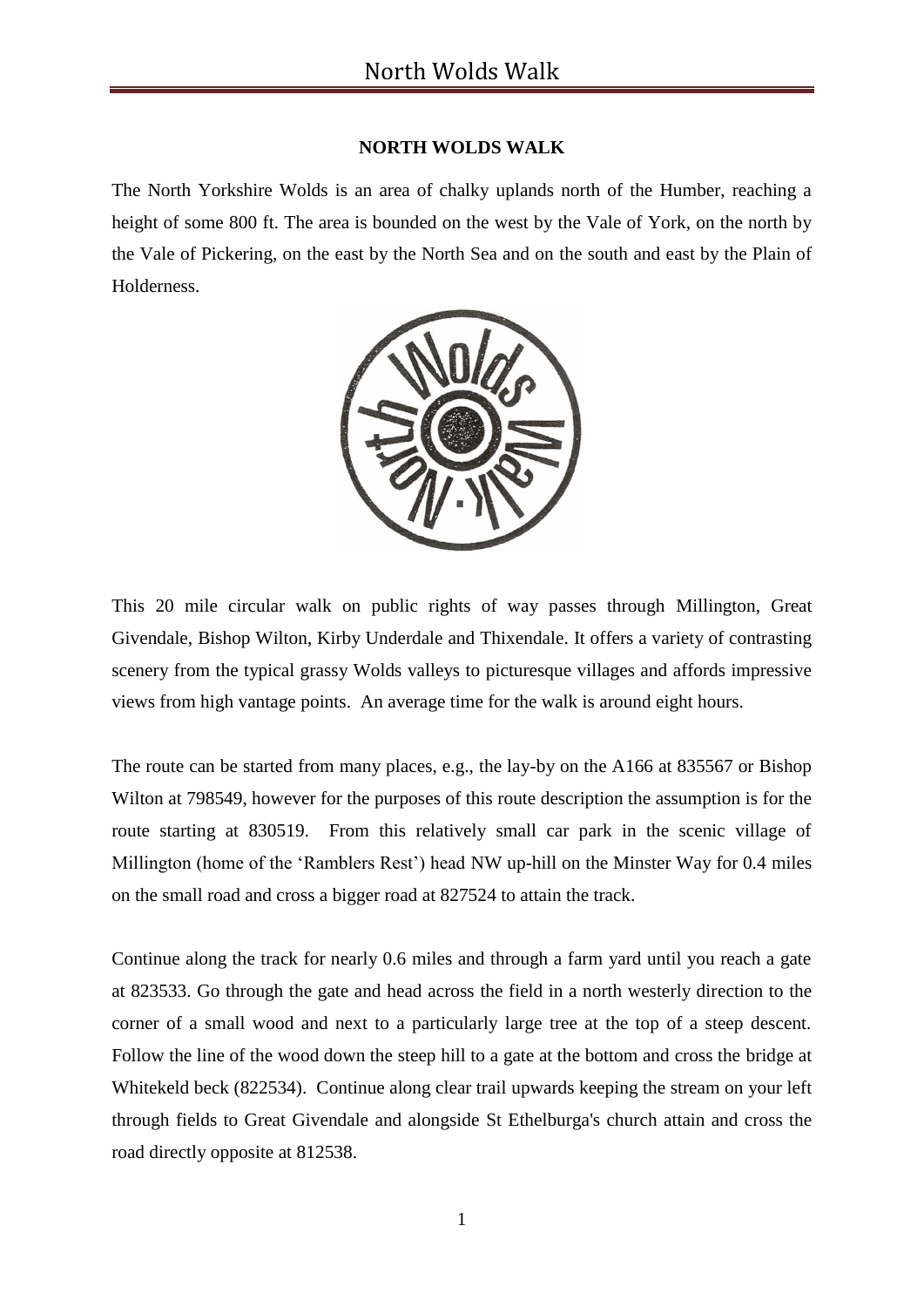## North Wolds Walk

The church of St Ethelburga's on the left is worth a visit. It is in an excellent setting overlooking a small lake at the head of the dale. The church which dates from the 12th century was almost totally rebuilt in 1849 by W H Dykes using original materials. Follow road through Great Givendale and take the right hand footpath after 330 yards.

Take path through the gate and leftwards to another gate before following the Minster way along the hillside next to wire fences and after some zig-zags following obvious paths across top of field before descending to road at 799547. Take the road right to the centre of Bishop Wilton turning right and NEE opposite the Fleece Inn (797551).

Bishop Wilton is a picturesque village, spaciously developed on either side of the stream. The church of St Edith's is worth visiting. It has a fine Norman south doorway which is ornamented with carving of animals and faces. The church was restored in 1858 - 9 when much of the old stone work was retained.

Here the route diverges from the Minster Way. Follow the road for approx. 330 yards and then right and easterly as the road turns sharply left go through the gate and cross fields steeply up to gates at the top of the field at 806553. Follow the path across the top of the hillside (Look out for the wishing tree before the bench) and through a gate at 808556 before heading due north across field to field corner.

Turn SSW through gate (The Wolds 13 miler turns right up the hill here) and after some 30 yards northerly along the path and fence line until the small lane and turn rightwards up through Worsendale to reach the A166 after 400 yards.

Cross the A166 and proceed northwards along a track through gates and after half a mile descending into Kirkby Underdale. Turn right along the road when you reach it and just after the church of All Saints (808586); All Saints is an interesting church, in a superb wooded setting, dating back to the 11th century. It was restored by G E Street in 1871. Remains of the windows of the earlier structure can be seen above the arches of the north aisle. Along the path at the bottom of the grave yard and through the gate heading NE across 2 streams and northwards to the road where you should turn left and after 30 yards right northwards along the track towards Woodley farm. Do not continue to Woodley farm but follow path through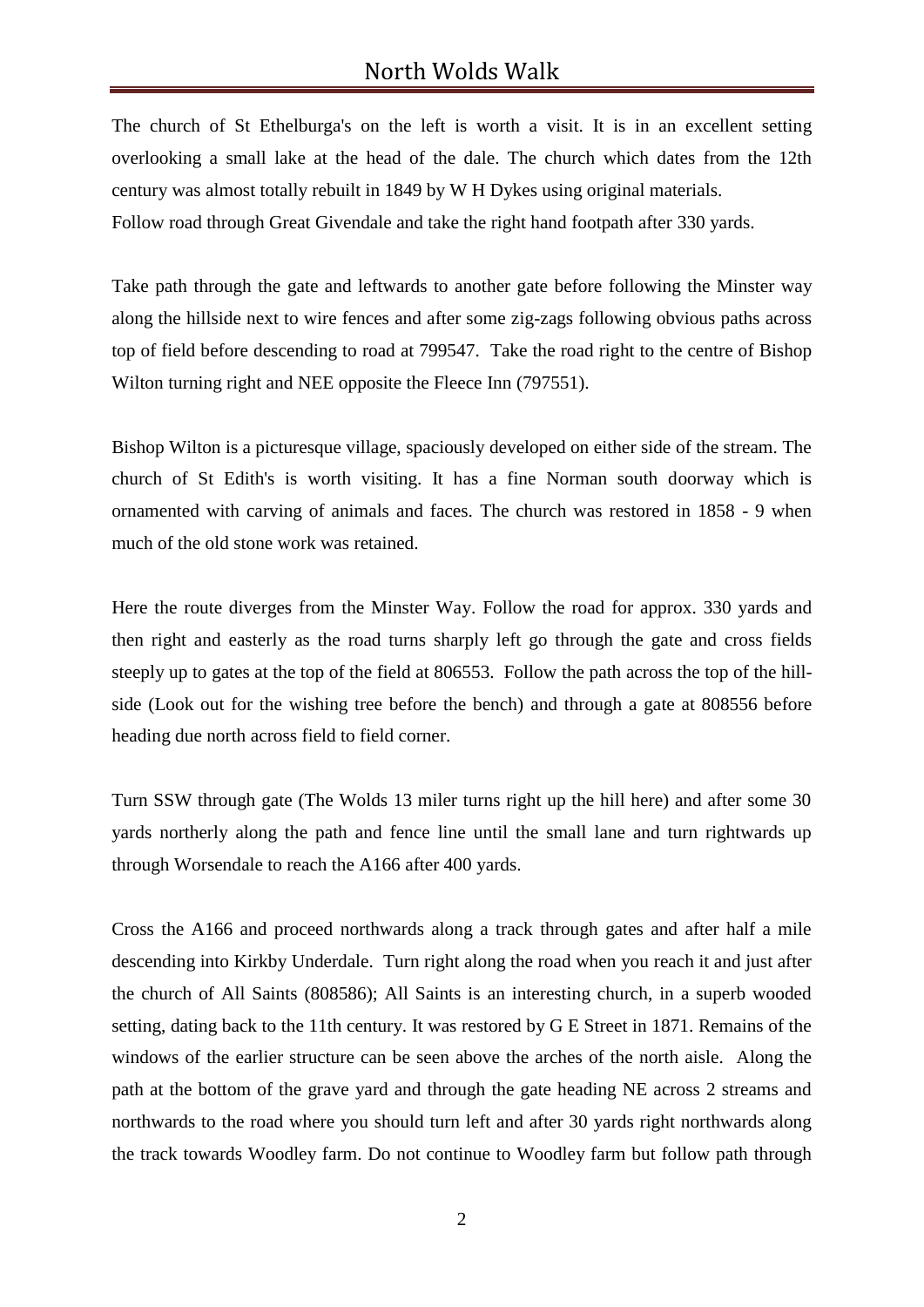## North Wolds Walk

the gates and then right (807596) and eastward up a steep hill. When you reach the road at the top of the hill turn left and north for about 600 yards to retain the path at 811607 heading NEE passing Thixendale Grange which is on your left at which point turn right through the gate and continue downwards through the valley along the path through some gates for approximately 1.25 miles to Thixendale.

Turn right at the road for approx 880 yards through the village past the church of St Mary, built in 1870 by G E Street (Inside the style is early 14th century), note the 'Cross Keys' on your left for refreshments when open, to a t-junction after a short (50 yard) incline. Turn right at the road (845609) and head SSW along the road for nearly 990 yards at which point you can retain the Wolds Way path (841603) and bear SSE along the valley bottom into Wayrham Dale going through gates to a path and valley junction crossing point at 845589 where you will see some interesting land art. Continue south along the Wolds Way and after nearly 440 yards where the valley and path branches 845586 take the right hand fork and continue SSW along the valley bottom and steadily gain height through the woods of the Forestry Commission plantation, bearing leftwards and SW up through the woods and valley to the A166.

Cross the A166 and down into the picnic area at 835567. Continue past lay-by and Turn right along minor road in a NEE direction and cross a road at 841569 to continue onwards along road until a t-junction is reached at 856568 whereby the route is re-joined as a track south westerly into the wooded 'Great Plantation' area.

Follow track through wood and after a few hundred yards at track/ path junction descend rightwards along the path to a gate and into pasture alongside wood to another gate and the woods again. Along path and where path and track meet leftwards stay on the path/ track through the valley bottom through gates for about a mile until a road is met at 850544.

Cross the road and re-attain the path to ascend steeply and through the gate at the top. Sign posted the Wolds way and continue South over the hill and descend steeply into valley bottom. From there follow path directly opposite and southerly ascend another steep hill to and through a gate at the top. Along the top of the hill following the fence line and path through another gate and descend southerly to valley bottom. Cross the bottom of the valley and steeply up the opposite hillside, through a gate half way up the hill, continue leftwards,